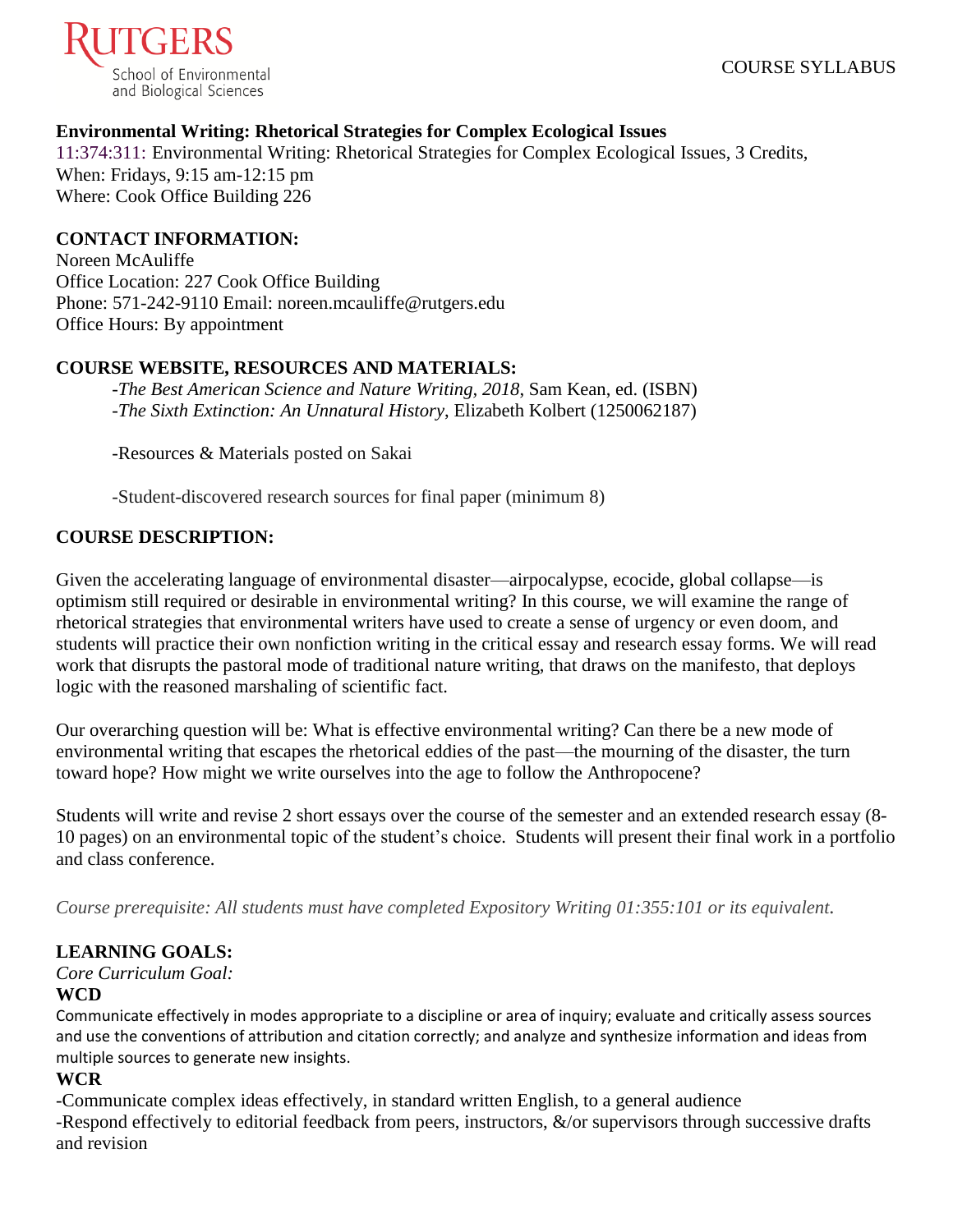

*Course Specific learning goals include:* 

A) Read both academic and popular science prose with an understanding of structure and the ability to identify key ideas and questions.

B) Communicate complex ecological ideas effectively, in grammatically correct English, to both an academic and public audience with eloquence, precision, and creativity.

C) Incorporate conceptual and editorial feedback from peers and instructor by engaging in the drafting and revision process.

D) Understand and practice the different rhetorical strategies unique to an academic discipline or the public sphere.

E) Discover and appraise sources through the research process and use the conventions of academic attribution and citation correctly.

F) Analyze and synthesize information from multiple sources to generate new ideas, and present those ideas with energy and creativity.

#### *Science Communication Minor Learning Goals:*

Demonstrate the ability to effectively communicate science issues to audiences who have limited backgrounds in science.

- Understand how scientific information and evidence is perceived and used by different audiences in particular contexts, demonstrating how appropriate communication strategy integrates social science evidence about learning and framing.
- Be able to argue claims in writing and through oral presentation based on causal links and multiple evidentiary sources.

Be able to promote the public understanding of science and scientists.

Demonstrate the ability to develop and use visuals, construct narrative in public presentations of science.

#### **ASSIGNMENTS/RESPONSIBILITIES, GRADING & ASSESSMENT:**

- 2 Short Essays on Assigned Readings (5 pages each)
- Research Proposal (1-2 pages)
- Abstract
- Annotated Bibliography
- Participation (includes submitting drafts, completing peer reviews, taking an active role in class discussion and activities, and completing miscellaneous assignments)
- Research Paper (8-10 pages)
- Final Portfolio and Presentation

#### **Grading:**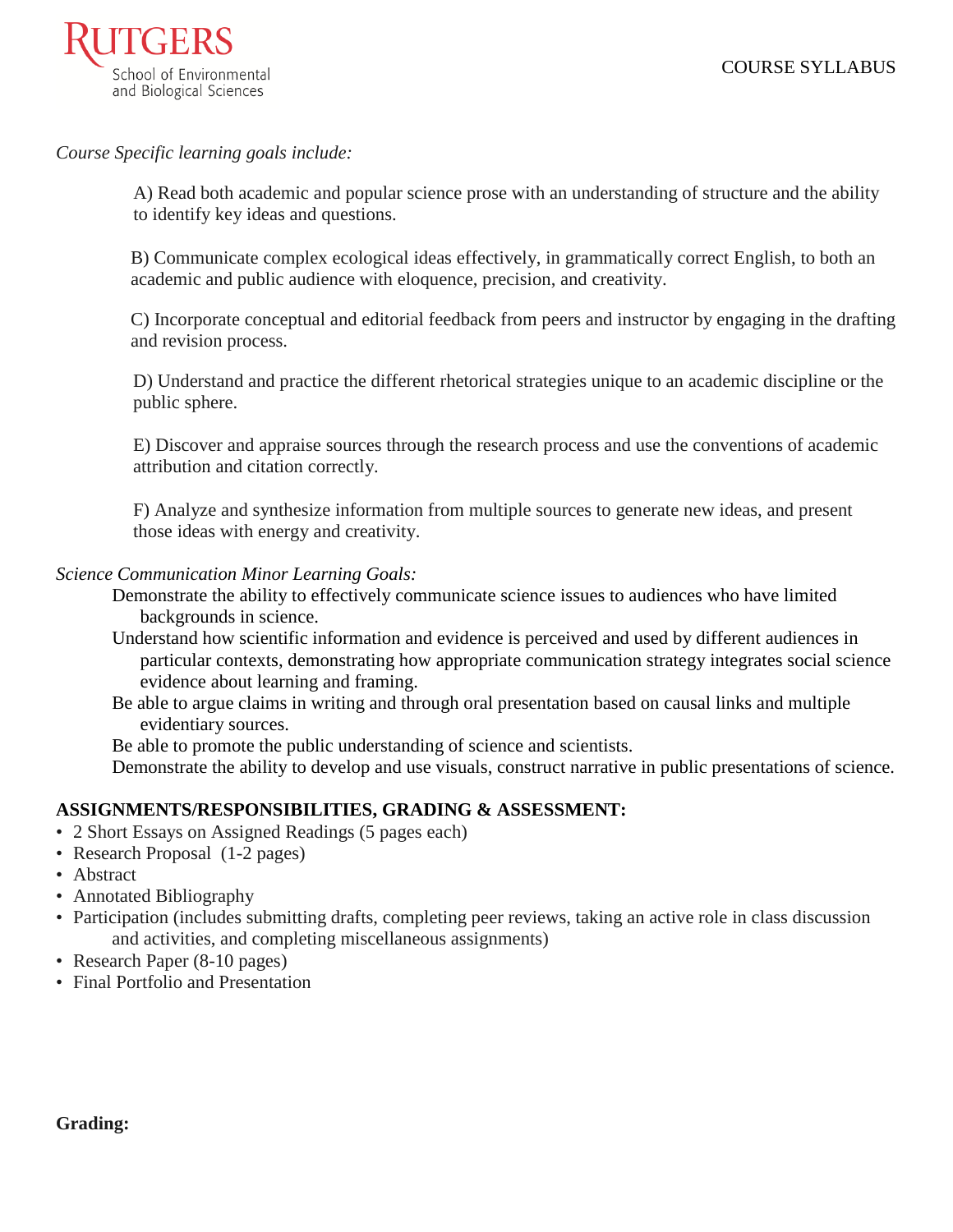

|  | <b>COURSE SYLLABUS</b> |
|--|------------------------|
|--|------------------------|

| <b>Grading Scale</b> |                |
|----------------------|----------------|
| 93-100               | A              |
| 89-92                | $B+$           |
| 81-88                | B              |
| 77-80                | $C+$           |
| 70-76                | $\overline{C}$ |
| 69 and below         | F              |

| <b>Components of the Final Grade</b>                 |               |  |
|------------------------------------------------------|---------------|--|
| Participation                                        | 10%           |  |
| <b>Short Essays</b>                                  | 20%           |  |
| <b>Abstract and Annotated</b><br><b>Bibliography</b> | 10%           |  |
| Presentation                                         | 10%           |  |
| <b>Research Proposal</b>                             | Pass/Non-Pass |  |
| Final Portfolio, Including<br><b>Research Paper</b>  | 50%           |  |

- You risk losing a grade for each class that your assignment is late.
- You must earn a passing grade on your final project to pass the class.

# **ACCOMODATIONS FOR STUDENTS WITH DISABILITIES**

Please follow the procedures outlined at [https://ods.rutgers.edu/students/registration-form.](https://ods.rutgers.edu/students/registration-form) Full policies and procedures are at<https://ods.rutgers.edu/>

# **COURSE POLICIES**

-No cell phone use in class.

-Unless you are directed otherwise, all writing assignments you submit must be double-spaced, in 12-point font, and include your name and page numbers.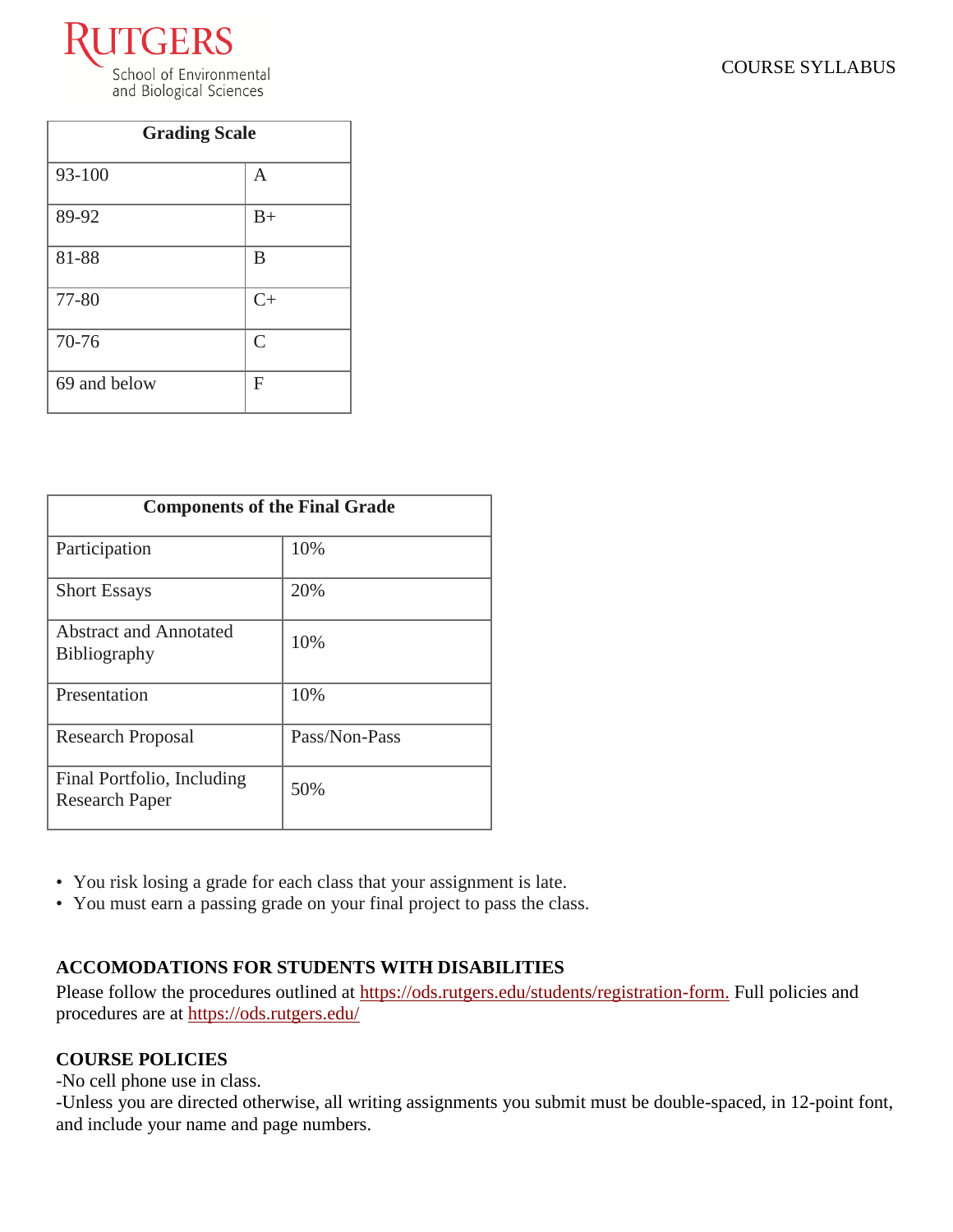

# **ABSENCE POLICY**

Students are expected to attend all classes; if you expect to miss one or two classes, please use the University absence reporting website<https://sims.rutgers.edu/ssra/>to indicate the date and reason for your absence. An email is automatically sent to me.

- Attendance at all classes is expected. **After two unexcused absences you** *risk failing the course***.** If you will be missing class, please inform me ahead of time and contact a classmate to learn about any required assignments.
- Punctuality is important. Lateness of twenty minutes or more counts as half an absence. After missing thirty minutes of class, you will be marked absent.

# **FINAL EXAM/PAPER DATE AND TIME**

Online Final exam Schedule: <http://finalexams.rutgers.edu/> Final projects must be uploaded to Sakai by class time Wednesday May 8th.

# **ACADEMIC INTEGRITY**

The university's policy on Academic Integrity is available at [http://academicintegrity.rutgers.edu/academic](http://academicintegrity.rutgers.edu/academic-integrity-policy)[integrity-policy.](http://academicintegrity.rutgers.edu/academic-integrity-policy) The principles of academic integrity require that a student:

- properly acknowledge and cite all use of the ideas, results, or words of others.
- properly acknowledge all contributors to a given piece of work.
- make sure that all work submitted as his or her own in a course or other academic activity is produced without the aid of impermissible materials or impermissible collaboration.
- obtain all data or results by ethical means and report them accurately without suppressing any results inconsistent with his or her interpretation or conclusions.
- treat all other students in an ethical manner, respecting their integrity and right to pursue their educational goals without interference. This requires that a student neither facilitate academic dishonesty by others nor obstruct their academic progress.

uphold the canons of the ethical or professional code of the profession for which he or she is preparing. Adherence to these principles is necessary in order to ensure that

- everyone is given proper credit for his or her ideas, words, results, and other scholarly accomplishments.
- all student work is fairly evaluated and no student has an inappropriate advantage over others.
- the academic and ethical development of all students is fostered.
- the reputation of the University for integrity in its teaching, research, and scholarship is maintained and enhanced.

Failure to uphold these principles of academic integrity threatens both the reputation of the University and the value of the degrees awarded to its students. Every member of the University community therefore bears a responsibility for ensuring that the highest standards of academic integrity are upheld.

# **STUDENT WELLNESS SERVICES**

[Just In Case Web App](http://m.appcreatorpro.com/m/rutgers/fda9f59ca5/fda9f59ca5.html) <http://codu.co/cee05e>

Access helpful mental health information and resources for yourself or a friend in a mental health crisis on your smartphone or tablet and easily contact CAPS or RUPD.

Counseling, ADAP & Psychiatric Services (CAPS)

(848) 932-7884 / 17 Senior Street, New Brunswick, NJ 08901/ [www.rhscaps.rutgers.edu/](http://www.rhscaps.rutgers.edu/)

CAPS is a University mental health support service that includes counseling, alcohol and other drug assistance, and psychiatric services staffed by a team of professional within Rutgers Health services to support students' efforts to succeed at Rutgers University. CAPS offers a variety of services that include: individual therapy,